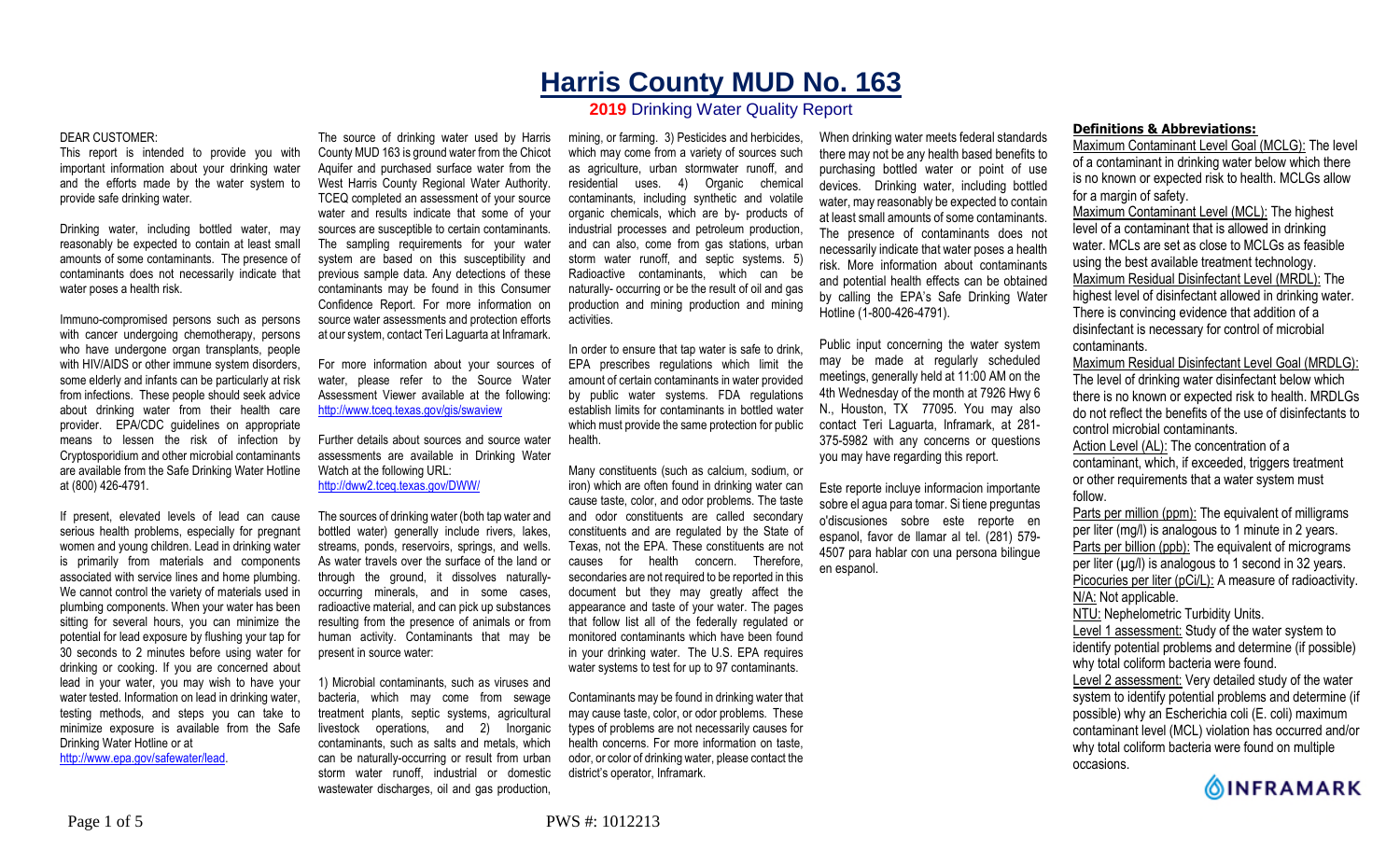| <b>Substance</b>                                                                                                                                                                                                                                           | Unit<br><b>of</b>                   | Year | <b>MCL</b>          | Average<br>Level                    | Minimum - Maximum<br>Level                    | <b>MCLG</b>    | In.<br>Compliance | <b>Typical Sources</b>                                                                                                        |  |  |  |  |
|------------------------------------------------------------------------------------------------------------------------------------------------------------------------------------------------------------------------------------------------------------|-------------------------------------|------|---------------------|-------------------------------------|-----------------------------------------------|----------------|-------------------|-------------------------------------------------------------------------------------------------------------------------------|--|--|--|--|
|                                                                                                                                                                                                                                                            | <b>Measure</b>                      |      |                     | <b>Detected</b>                     | <b>Detected</b>                               |                |                   |                                                                                                                               |  |  |  |  |
| Synthetic Organic Contaminants Including Pesticides and Herbicides                                                                                                                                                                                         |                                     |      |                     |                                     |                                               |                |                   |                                                                                                                               |  |  |  |  |
| Simazine                                                                                                                                                                                                                                                   | ppb                                 | 2019 |                     | 0.09                                | $0.09 - 0.09$                                 | 4              | Yes               | Herbicide runoff.                                                                                                             |  |  |  |  |
| Atrazine                                                                                                                                                                                                                                                   | ppb                                 | 2019 | 3                   | 0.23                                | $0.23 - 0.23$                                 | 3              | <b>Yes</b>        | Runoff from herbicide used on row crops.                                                                                      |  |  |  |  |
| <b>Unregulated Contaminants</b>                                                                                                                                                                                                                            |                                     |      |                     |                                     |                                               |                |                   |                                                                                                                               |  |  |  |  |
| Dibromochloromethane                                                                                                                                                                                                                                       | ppb                                 | 2019 | N/A                 | 2.4                                 | $2.4 - 2.4$                                   | N/A            | <b>Yes</b>        | By-product of drinking water disinfection.                                                                                    |  |  |  |  |
| Chloroform                                                                                                                                                                                                                                                 | ppb                                 | 2019 | N/A                 | 22                                  | $22 - 22$                                     | N/A            | Yes               | By-product of drinking water disinfection.                                                                                    |  |  |  |  |
| Bromodichloromethane                                                                                                                                                                                                                                       | ppb                                 | 2019 | N/A                 | 9.1                                 | $9.1 - 9.1$                                   | N/A            | <b>Yes</b>        | By-product of drinking water disinfection.                                                                                    |  |  |  |  |
| Unregulated contaminants are those for which EPA has not established drinking water standards. The purpose of unregulated contaminant monitoring is to assist EPA in determining the occurrence of unregulated contaminants in<br>requlation is warranted. |                                     |      |                     |                                     |                                               |                |                   |                                                                                                                               |  |  |  |  |
| <b>Inorganic Contaminants (Regulated at the Water Plant)</b>                                                                                                                                                                                               |                                     |      |                     |                                     |                                               |                |                   |                                                                                                                               |  |  |  |  |
| Nitrate                                                                                                                                                                                                                                                    | ppm                                 | 2019 | 10                  | 0.66                                | $0.66 - 0.66$                                 | 10             | Yes               | Runoff from fertilizer use; leaching from septic tanks, sewage; erosion of natural deposits.                                  |  |  |  |  |
| Fluoride                                                                                                                                                                                                                                                   | ppm                                 | 2017 | 4                   | 0.35                                | $0.35 - 0.35$                                 | 4              | Yes               | Erosion of natural deposits; water additive which promotes strong teeth; discharge from fertilizer and<br>aluminum factories. |  |  |  |  |
| Cyanide                                                                                                                                                                                                                                                    | ppb                                 | 2017 | 200                 | 150                                 | 150 - 150                                     | 200            | <b>Yes</b>        | Discharge from plastic and fertilizer factories; discharge from steel/metal factories.                                        |  |  |  |  |
| Barium                                                                                                                                                                                                                                                     | ppm                                 | 2019 | $\overline{2}$      | 0.1                                 | $0.1 - 0.1$                                   | $\overline{2}$ | <b>Yes</b>        | Discharge of drilling wastes; discharge from metal refineries; erosion of natural deposits.                                   |  |  |  |  |
| <b>Disinfectant Byproducts</b>                                                                                                                                                                                                                             |                                     |      |                     |                                     |                                               |                |                   |                                                                                                                               |  |  |  |  |
| Haloacetic Acids (HAA5)                                                                                                                                                                                                                                    | ppb                                 | 2019 | 60                  | 33.34                               | $7.1 - 56.4$                                  | $\mathbf{0}$   | <b>Yes</b>        | By-product of drinking water disinfection.                                                                                    |  |  |  |  |
| <b>Total Trihalomethanes</b>                                                                                                                                                                                                                               | ppb                                 | 2019 | 80                  | 28.33                               | $8.6 - 39.3$                                  | $\mathbf 0$    | <b>Yes</b>        | By-product of drinking water disinfection.                                                                                    |  |  |  |  |
| <b>Substance</b>                                                                                                                                                                                                                                           | Unit<br><b>of</b><br><b>Measure</b> | Year | <b>MRDL</b>         | Average<br>Level<br><b>Detected</b> | Minimum - Maximum<br>Level<br><b>Detected</b> | <b>MRDLG</b>   | In<br>Compliance  | <b>Typical Sources</b>                                                                                                        |  |  |  |  |
| <b>Maximum Residual Disinfectant Level</b>                                                                                                                                                                                                                 |                                     |      |                     |                                     |                                               |                |                   |                                                                                                                               |  |  |  |  |
| <b>Chlorine Residual</b>                                                                                                                                                                                                                                   | ppm                                 | 2019 | 4.0                 | 3.01                                | $2.62 - 3.32$                                 | 4.0            | Yes               | Water additive used to control microbes.                                                                                      |  |  |  |  |
|                                                                                                                                                                                                                                                            | Unit                                |      | 90th                | <b>EPA</b>                          | <b>Number of</b>                              |                | <b>In</b>         |                                                                                                                               |  |  |  |  |
| <b>Substance</b>                                                                                                                                                                                                                                           | <b>of</b><br><b>Measure</b>         | Year | Percentile<br>Value | <b>Action</b><br>Level              | <b>Results above</b><br><b>Action Level</b>   | <b>MCLG</b>    | Compliance        | <b>Typical Sources</b>                                                                                                        |  |  |  |  |
| <b>Lead and Copper (Regulated at Customers Tap)</b>                                                                                                                                                                                                        |                                     |      |                     |                                     |                                               |                |                   |                                                                                                                               |  |  |  |  |
| Lead                                                                                                                                                                                                                                                       | ppb                                 | 2017 | 4                   | 15                                  | 0                                             | 0              | Yes               | Corrosion of household plumbing systems; erosion of natural deposits.                                                         |  |  |  |  |
| Copper                                                                                                                                                                                                                                                     | ppm                                 | 2017 | 0.401               | 1.3                                 | $\mathbf 0$                                   | 1.3            | <b>Yes</b>        | Corrosion of household plumbing systems, erosion of natural deposits; leaching from wood<br>preservatives.                    |  |  |  |  |

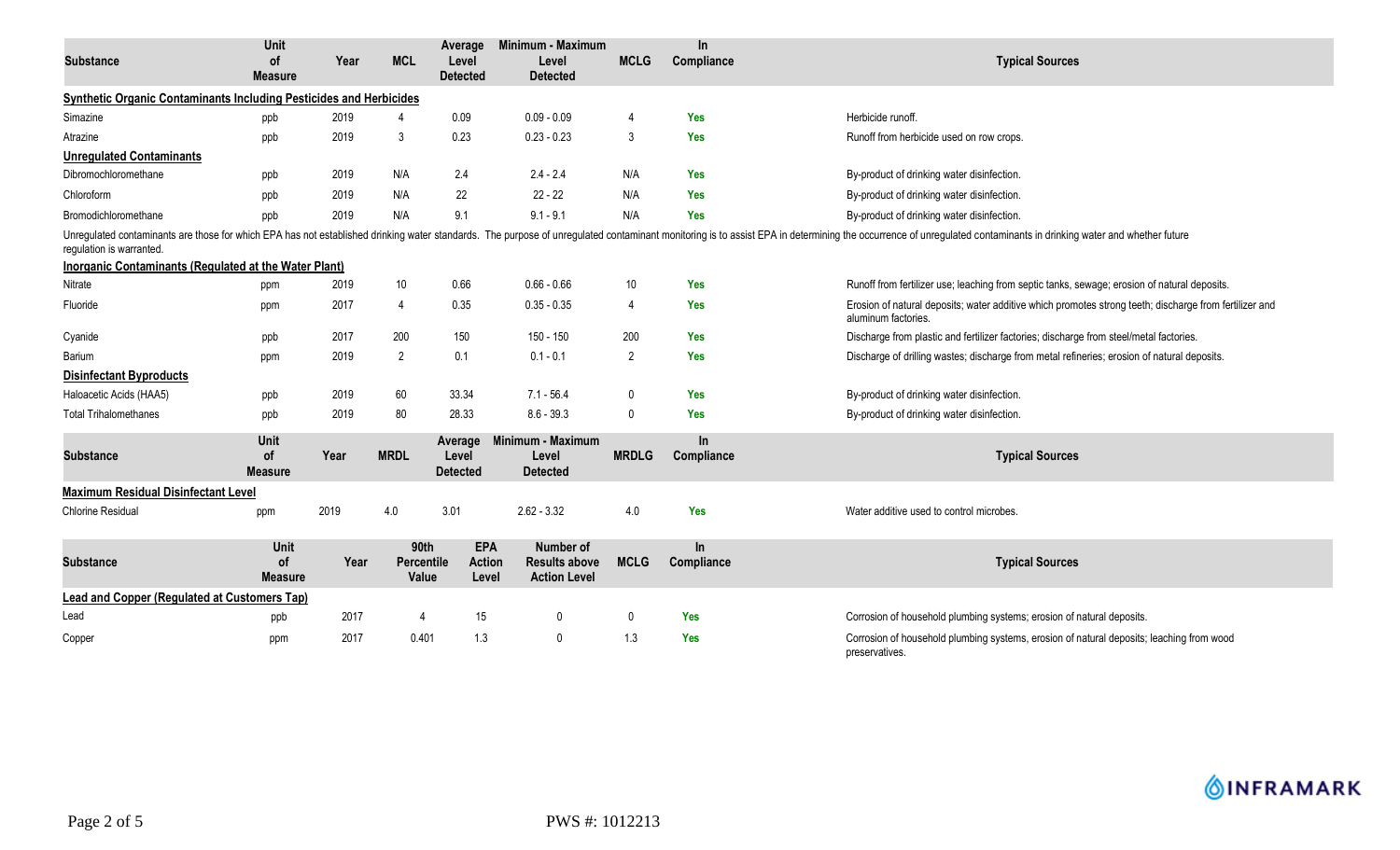### **Our Water Supply System Received Water From City of Houston Due to Surface Water Agreement with the West Harris County Regional Water Authority Water Quality Results are Listed Below**

| <b>Substance</b>                                                          | Unit<br><b>of</b><br><b>Measure</b> | Year | <b>MCL</b>      | Average<br>Level<br><b>Detected</b> | Minimum - Maximum<br>Level<br><b>Detected</b> | <b>MCLG</b>    | In.<br>Compliance | <b>Typical Sources</b>                                                                                                                                                                                                         |
|---------------------------------------------------------------------------|-------------------------------------|------|-----------------|-------------------------------------|-----------------------------------------------|----------------|-------------------|--------------------------------------------------------------------------------------------------------------------------------------------------------------------------------------------------------------------------------|
| Radioactive Contaminants (Regulated at the Water Plant)                   |                                     |      |                 |                                     |                                               |                |                   |                                                                                                                                                                                                                                |
| Uranium                                                                   | ug/L                                | 2019 | 30              | 3                                   | $3 - 3$                                       | 0              | Yes               | Erosion of natural deposits.                                                                                                                                                                                                   |
| Gross Alpha                                                               | pCi/L                               | 2019 | 15              | $\overline{4}$                      | $4 - 4$                                       | $\mathbf{0}$   | <b>Yes</b>        | Erosion of natural deposits.                                                                                                                                                                                                   |
| <b>Synthetic Organic Contaminants Including Pesticides and Herbicides</b> |                                     |      |                 |                                     |                                               |                |                   |                                                                                                                                                                                                                                |
| Simazine                                                                  | ppb                                 | 2019 | Δ               | 0.1                                 | $0 - 0.16$                                    | 4              | Yes               | Herbicide runoff.                                                                                                                                                                                                              |
| Atrazine                                                                  | ppb                                 | 2019 | 3               | 0.13                                | $0 - 0.2$                                     | 3              | Yes               | Runoff from herbicide used on row crops.                                                                                                                                                                                       |
| <b>Unregulated Contaminants</b>                                           |                                     |      |                 |                                     |                                               |                |                   |                                                                                                                                                                                                                                |
| Bromoform                                                                 | ppb                                 | 2019 | N/A             | 1.7                                 | $0 - 3.7$                                     | N/A            | Yes               | By-product of drinking water disinfection.                                                                                                                                                                                     |
| Bromodichloromethane                                                      | ppb                                 | 2019 | N/A             | 4.88                                | $1.2 - 8.2$                                   | N/A            | <b>Yes</b>        | By-product of drinking water disinfection.                                                                                                                                                                                     |
| Dibromochloromethane                                                      | ppb                                 | 2019 | N/A             | 1.4                                 | $0 - 3.3$                                     | N/A            | <b>Yes</b>        | By-product of drinking water disinfection.                                                                                                                                                                                     |
| Chloroform                                                                | ppb                                 | 2019 | N/A             | 16.95                               | $1.1 - 32$                                    | N/A            | <b>Yes</b>        | By-product of drinking water disinfection.                                                                                                                                                                                     |
| Manganese                                                                 | ppm                                 | 2019 | N/A             | 0.01                                | $0 - 0.0546$                                  | N/A            | <b>Yes</b>        | Abundant naturally occurring element.                                                                                                                                                                                          |
| requlation is warranted.                                                  |                                     |      |                 |                                     |                                               |                |                   | Unregulated contaminants are those for which EPA has not established drinking water standards. The purpose of unregulated contaminant monitoring is to assist EPA in determining the occurrence of unregulated contaminants in |
| Inorganic Contaminants (Regulated at the Water Plant)                     |                                     |      |                 |                                     |                                               |                |                   |                                                                                                                                                                                                                                |
| Arsenic                                                                   | ppb                                 | 2019 | $10\,$          | 3.43                                | $0 - 8$                                       | 0              | <b>Yes</b>        | Erosion of natural deposits; runoff from orchards; runoff from glass, and electronics production<br>wastes.                                                                                                                    |
| Barium                                                                    | ppm                                 | 2019 | $\overline{2}$  | 0.18                                | $0.0226 - 0.4$                                | $\overline{2}$ | Yes               | Discharge of drilling wastes; discharge from metal refineries; erosion of natural deposits.                                                                                                                                    |
| Chromium                                                                  | ppb                                 | 2019 | 100             | 8.9                                 | $0 - 14.3$                                    | 100            | Yes               | <b>Natural Erosion</b>                                                                                                                                                                                                         |
| Selenium                                                                  | ppb                                 | 2019 | 50              | 4.87                                | $0 - 12.9$                                    | 50             | <b>Yes</b>        | Erosion of natural deposits.                                                                                                                                                                                                   |
| Nitrate                                                                   | ppm                                 | 2019 | 10 <sup>°</sup> | 0.26                                | $0 - 1.02$                                    | 10             | Yes               | Runoff from fertilizer use; leaching from septic tanks, sewage; erosion of natural deposits.                                                                                                                                   |
| Fluoride                                                                  | ppm                                 | 2019 | $\overline{4}$  | 0.27                                | $0 - 0.74$                                    | 4              | <b>Yes</b>        | Erosion of natural deposits; water additive which promotes strong teeth; discharge from fertilizer and<br>aluminum factories.                                                                                                  |
| Cyanide                                                                   | ppb                                 | 2019 | 200             | 32.22                               | $0 - 80$                                      | 200            | Yes               | Discharge from plastic and fertilizer factories; discharge from steel/metal factories.                                                                                                                                         |
| <b>Turbidity</b>                                                          |                                     |      |                 |                                     |                                               |                |                   |                                                                                                                                                                                                                                |
| Turbidity                                                                 | <b>NTU</b>                          | 2019 |                 | 0.25                                | $0.06 - 0.52$                                 | N/A            | Yes               | Soil runoff.                                                                                                                                                                                                                   |

Turbidity has no health effects. However, turbidity can interfere with disinfection and provide a medium for microbial growth. Turbidity may indicate the presence of disease-causing organisms. These organisms include bacte symptoms such as nausea, cramps, diarrhea and associated headaches.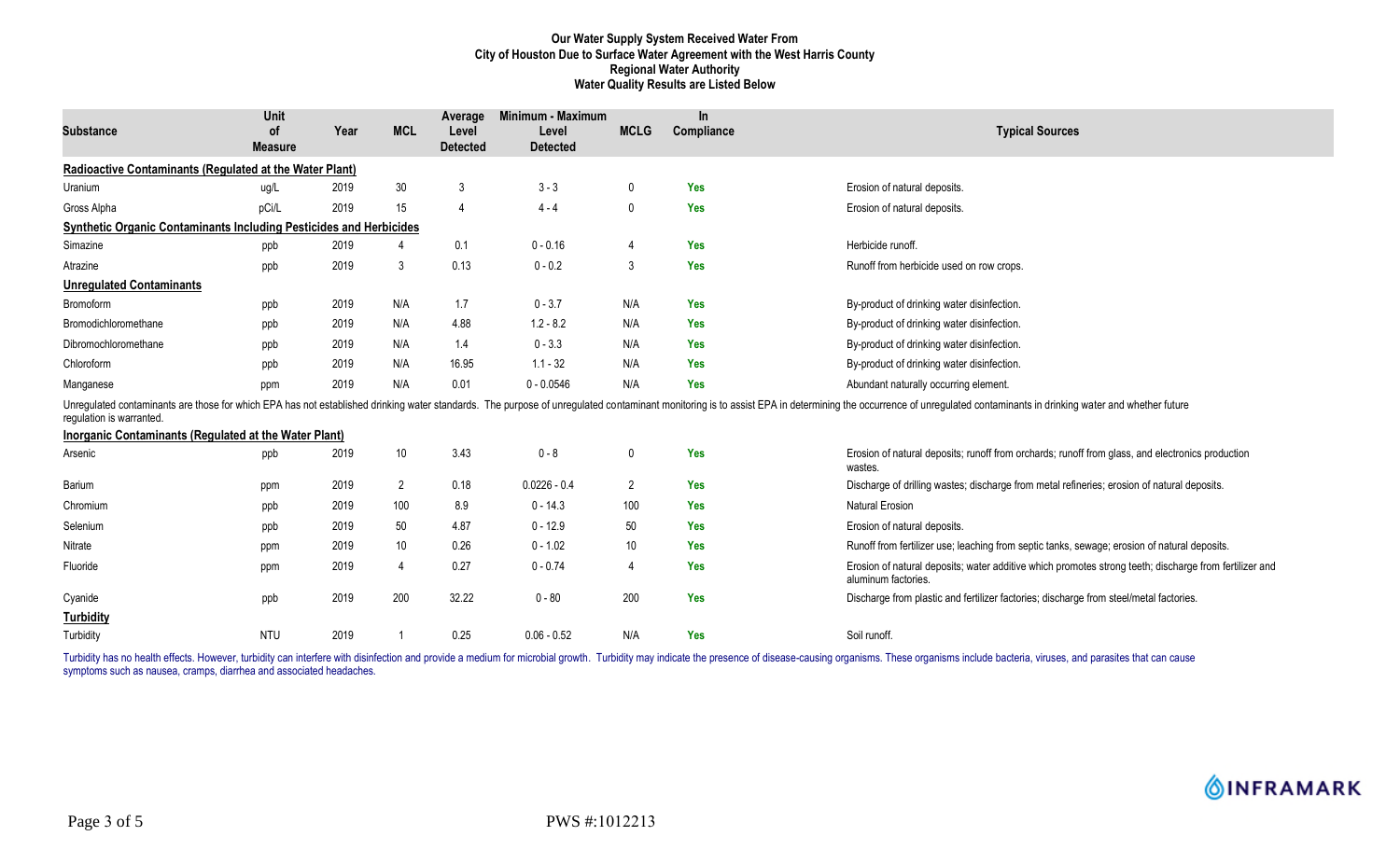#### **Our Water Supply System Received Water From Harris County MUD No. 155 Water Quality Results are Listed Below**

| <b>Substance</b>                                                                                                                                                                                                                                                                                                    | Unit<br>0f<br>Measure | Year | <b>MCL</b>      | Average<br>Level<br><b>Detected</b> | Minimum - Maximum<br>Level<br><b>Detected</b> | <b>MCLG</b>     | $\ln$<br>Compliance | Typical Sources                                                                                                               |  |
|---------------------------------------------------------------------------------------------------------------------------------------------------------------------------------------------------------------------------------------------------------------------------------------------------------------------|-----------------------|------|-----------------|-------------------------------------|-----------------------------------------------|-----------------|---------------------|-------------------------------------------------------------------------------------------------------------------------------|--|
| <b>Synthetic Organic Contaminants Including Pesticides and Herbicides</b>                                                                                                                                                                                                                                           |                       |      |                 |                                     |                                               |                 |                     |                                                                                                                               |  |
| Simazine                                                                                                                                                                                                                                                                                                            | ppb                   | 2019 |                 | 0.15                                | $0.15 - 0.15$                                 |                 | <b>Yes</b>          | Herbicide runoff.                                                                                                             |  |
| Atrazine                                                                                                                                                                                                                                                                                                            | ppb                   | 2019 | 3               | 0.1                                 | $0.1 - 0.1$                                   | 3               | Yes                 | Runoff from herbicide used on row crops.                                                                                      |  |
| <b>Unregulated Contaminants</b>                                                                                                                                                                                                                                                                                     |                       |      |                 |                                     |                                               |                 |                     |                                                                                                                               |  |
| Chloroform                                                                                                                                                                                                                                                                                                          | ppb                   | 2019 | N/A             | 20                                  | $20 - 20$                                     | N/A             | <b>Yes</b>          | By-product of drinking water disinfection.                                                                                    |  |
| Bromodichloromethane                                                                                                                                                                                                                                                                                                | ppb                   | 2019 | N/A             | 4.6                                 | $4.6 - 4.6$                                   | N/A             | <b>Yes</b>          | By-product of drinking water disinfection.                                                                                    |  |
| Unregulated contaminants are those for which EPA has not established drinking water standards. The purpose of unregulated contaminant monitoring is to assist EPA in determining the occurrence of unregulated contaminants in<br>regulation is warranted.<br>Inorganic Contaminants (Regulated at the Water Plant) |                       |      |                 |                                     |                                               |                 |                     |                                                                                                                               |  |
| Nitrate                                                                                                                                                                                                                                                                                                             | ppm                   | 2019 | 10 <sup>°</sup> | 0.55                                | $0.55 - 0.55$                                 | 10 <sup>°</sup> | Yes                 | Runoff from fertilizer use; leaching from septic tanks, sewage; erosion of natural deposits.                                  |  |
| Fluoride                                                                                                                                                                                                                                                                                                            | ppm                   | 2017 |                 | 0.36                                | $0.36 - 0.36$                                 | 4               | <b>Yes</b>          | Erosion of natural deposits; water additive which promotes strong teeth; discharge from fertilizer and<br>aluminum factories. |  |
| Cyanide                                                                                                                                                                                                                                                                                                             | ppb                   | 2017 | 200             | 110                                 | 110 - 110                                     | 200             | Yes                 | Discharge from plastic and fertilizer factories; discharge from steel/metal factories.                                        |  |
| Barium                                                                                                                                                                                                                                                                                                              | ppm                   | 2019 | $\overline{2}$  | 0.04                                | $0.04 - 0.04$                                 | $\overline{2}$  | <b>Yes</b>          | Discharge of drilling wastes; discharge from metal refineries; erosion of natural deposits.                                   |  |